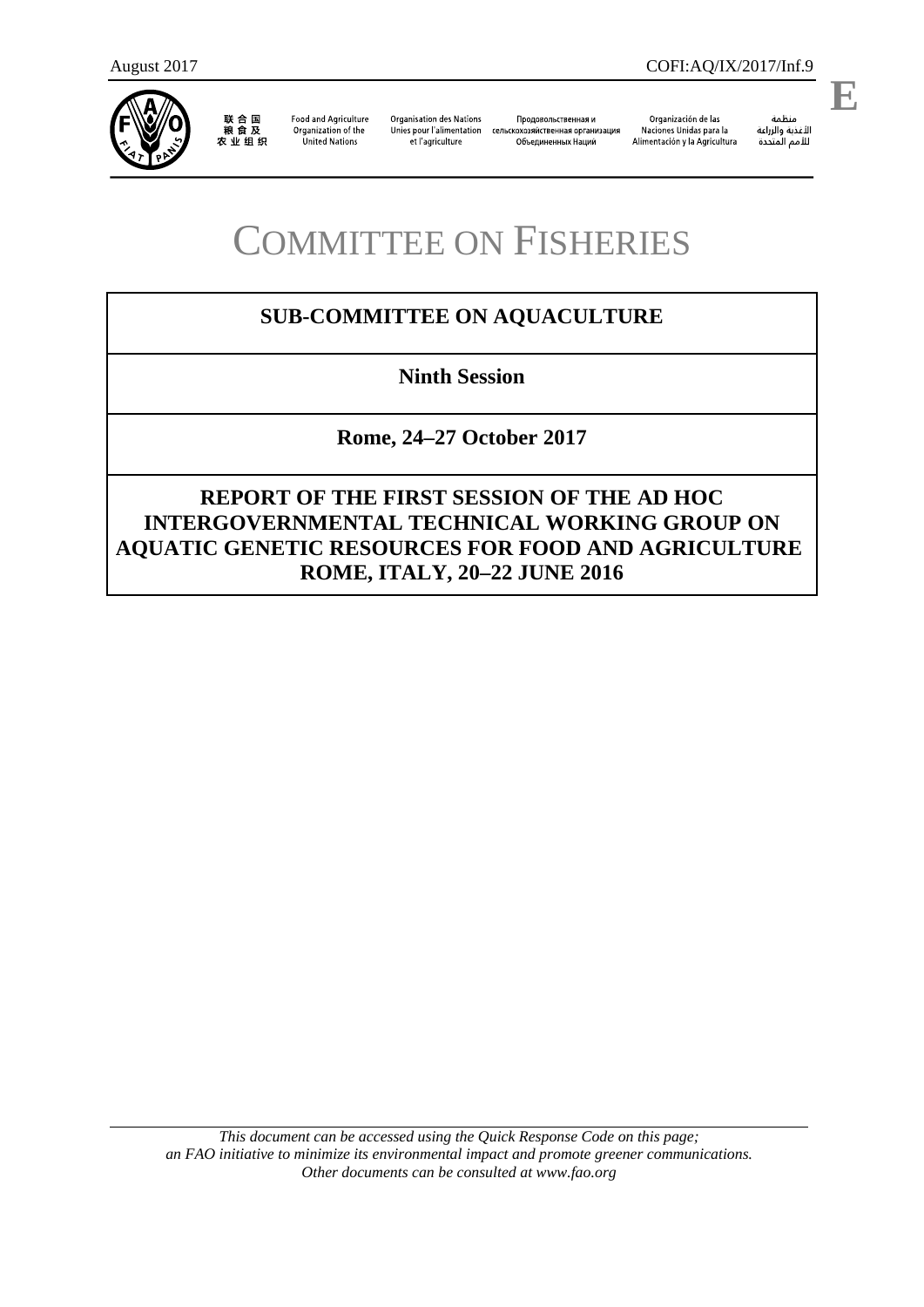

**Food and Agriculture Organization of the United Nations** 

**COMMISSION ON GENETIC RESOURCES FOR FOOD AND AGRICULTURE** 

**CGRFA/WG-AqGR-1/16/Report**

# **First Session of the Ad Hoc Intergovernmental Technical Working Group on Aquatic Genetic Resources for Food and Agriculture**

**Rome, Italy, 20 – 22 June 2016**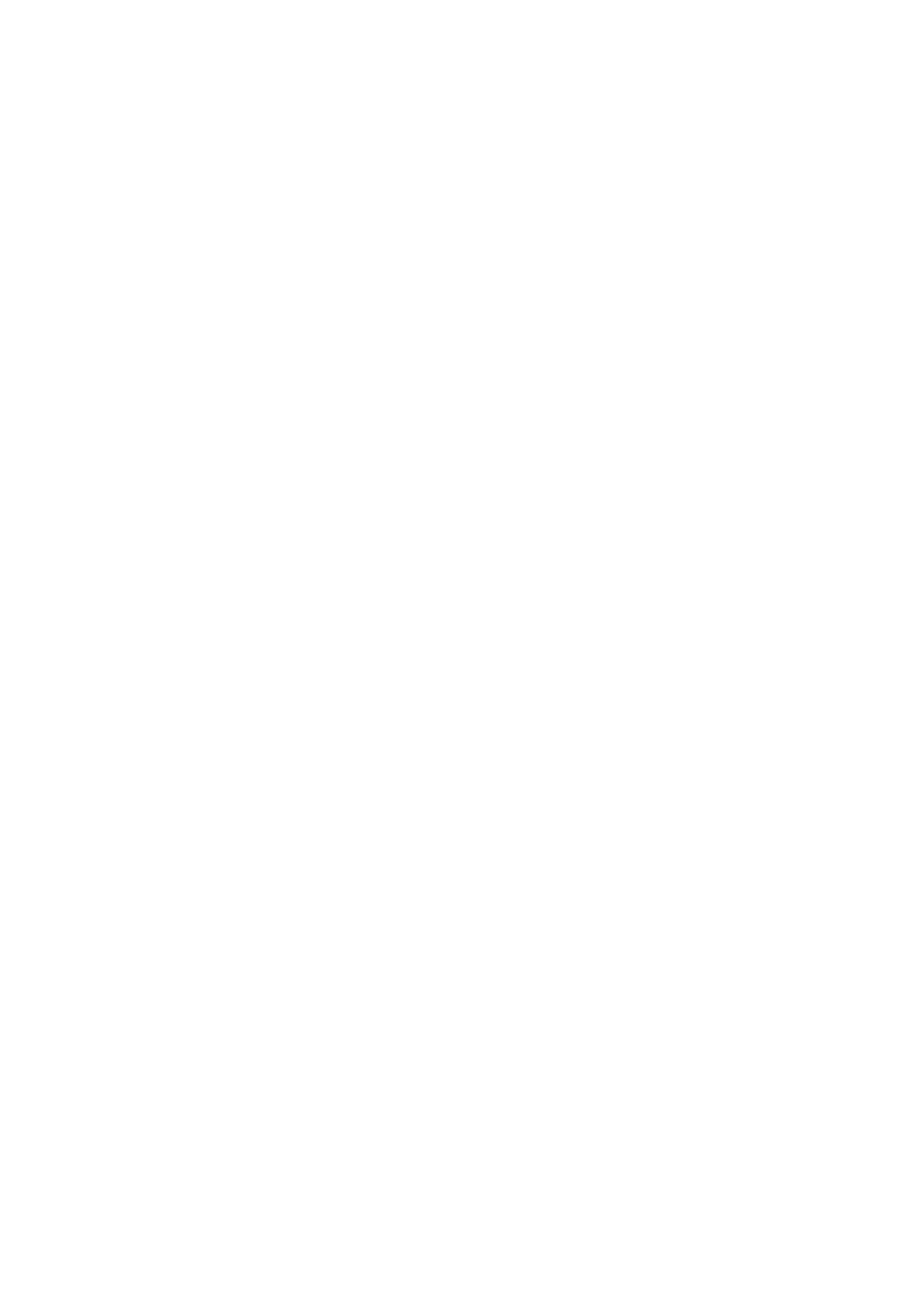**CGRFA/WG-AqGR-1/16/REPORT**

## **COMMISSION ON GENETIC RESOURCES FOR FOOD AND AGRICULTURE**

## **REPORT OF THE FIRST SESSION**

## **OF THE**

## **AD HOC INTERGOVERNMENTAL TECHNICAL WORKING GROUP**

## **ON AQUATIC GENETIC RESOURCES FOR FOOD AND AGRICULTURE**

**Rome, Italy, 20–22 June 2016**

**FOOD AND AGRICULTURE ORGANIZATION OF THE UNITED NATIONS**

**Rome, 2016**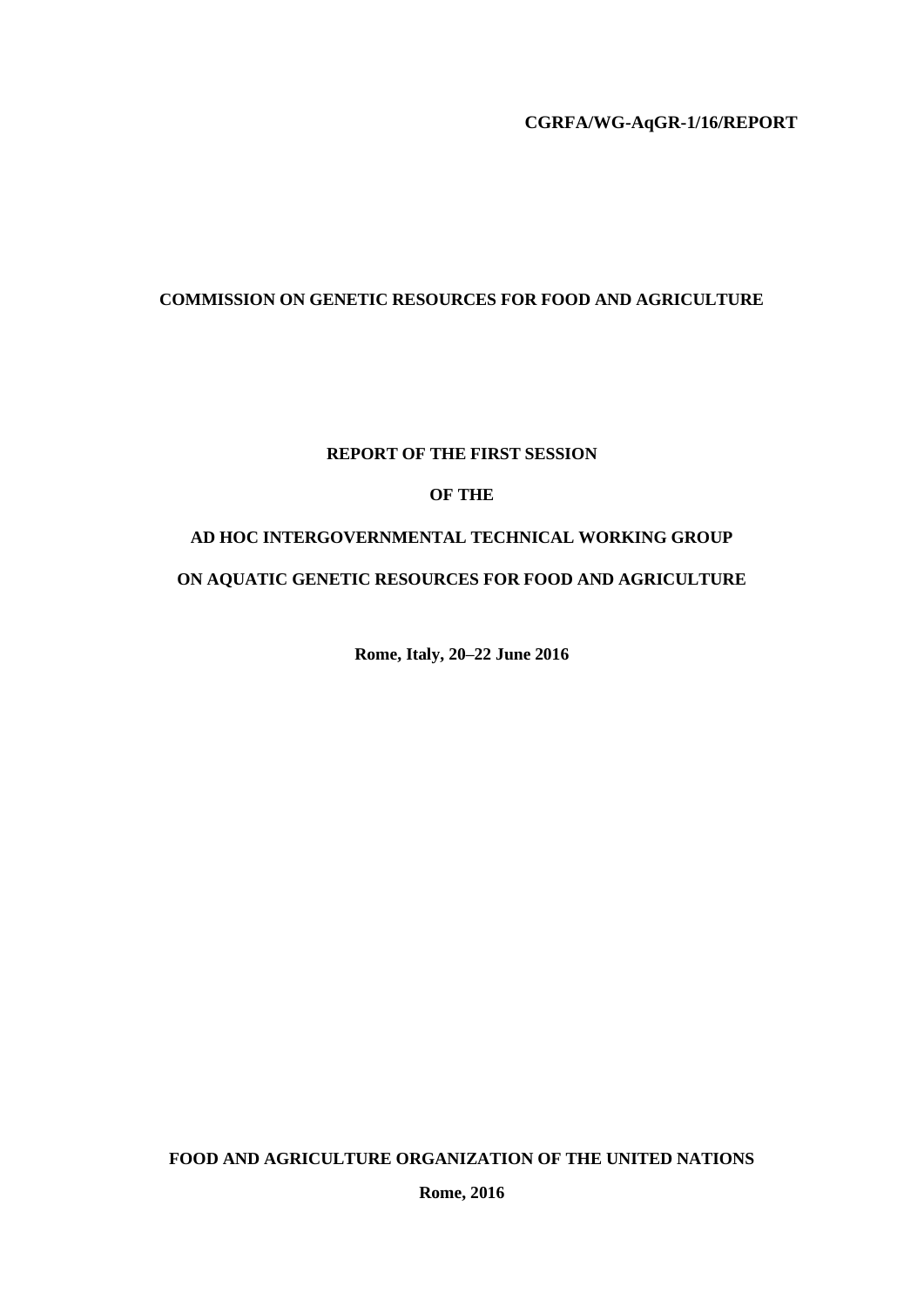The documents prepared for the First Session of the Ad Hoc Intergovernmental Technical Working Group on Aquatic Genetic Resources for Food and Agriculture are available on the Internet at the following address:

<http://www.fao.org/fi/static-media/MeetingDocuments/AqGenRes2016/default.htm>

The designations employed and the presentation of the material in this publication do not imply the expression of any opinion whatsoever on the part of the Food and Agriculture Organization of the United Nations concerning the legal status of any country, territory, city or area or its authorities, or concerning the delimitation of its frontiers or boundaries.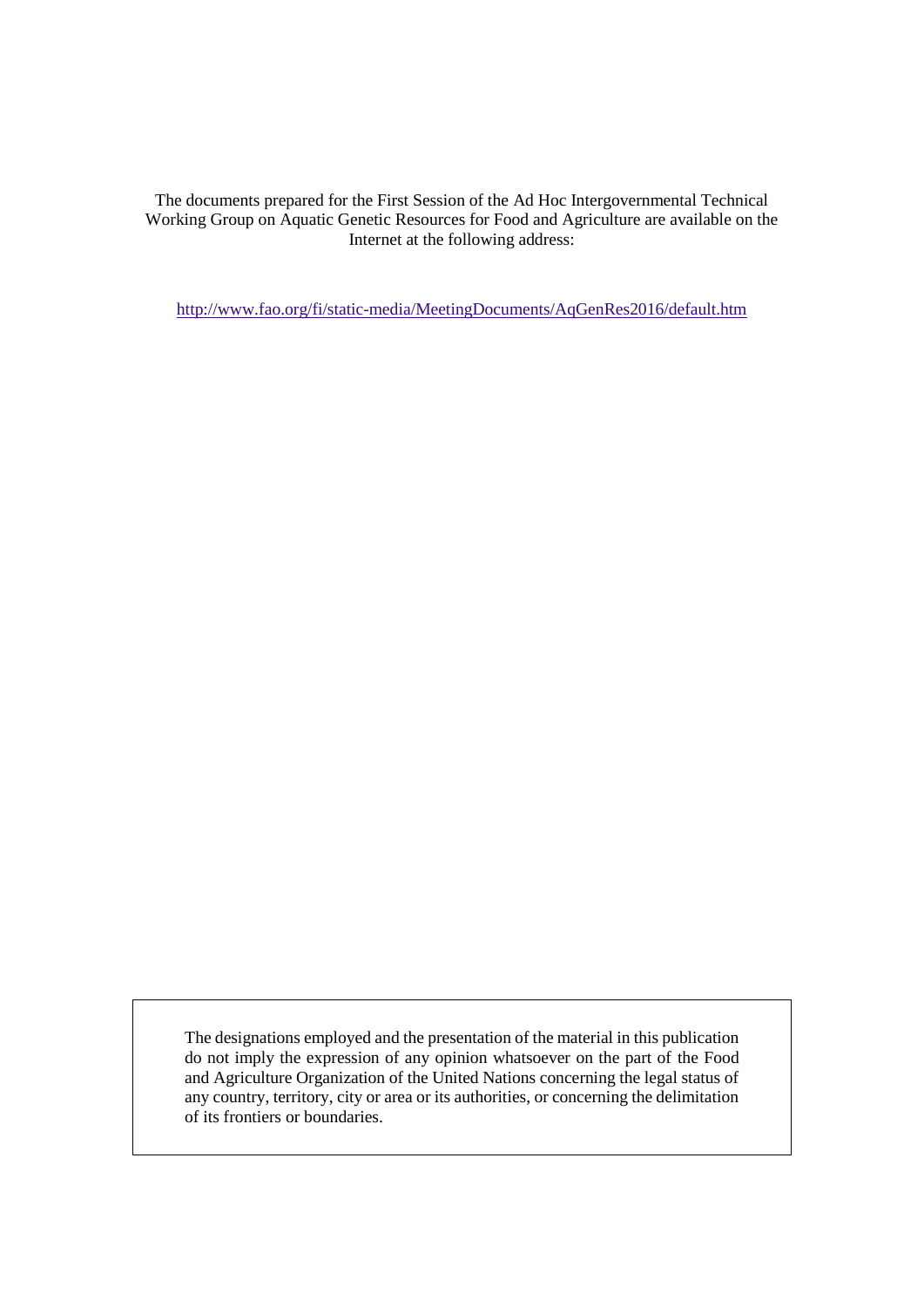#### **TABLE OF CONTENTS**

|                                                                                                                                   | Paragraphs |
|-----------------------------------------------------------------------------------------------------------------------------------|------------|
| Introduction                                                                                                                      | 1          |
| Opening of the session and election of the Chair,<br>Vice-Chairs and Rapporteur                                                   | $2 - 6$    |
| Preparation of The State of The World's Aquatic Genetic Resources<br>For Food And Agriculture                                     | $7 - 14$   |
| Report of the First Session of the Committee on Fisheries Advisory<br>Working Group on Aquatic Genetic Resources and Technologies | $15 - 16$  |
| Access and benefit-sharing for aquatic genetic resources                                                                          | $17 - 19$  |
| Review of the Commission's Multi-Year Programme of Work                                                                           | $20 - 25$  |
| Any other business                                                                                                                | 26         |
| Adoption                                                                                                                          | 27         |
| Closing statements                                                                                                                | $28 - 29$  |
|                                                                                                                                   |            |

## *Appendices*

- A. Agenda of the First Session of the Ad Hoc Intergovernmental Technical Working Group on Aquatic Genetic Resources for Food and Agriculture
- B. List of documents
- C. Members and Alternates of the Ad Hoc Intergovernmental Technical Working Group on Aquatic Genetic Resources for Food and Agriculture, elected at the Fifteenth Regular Session of the Commission on Genetic Resources for Food and Agriculture
- D. List of delegates and observers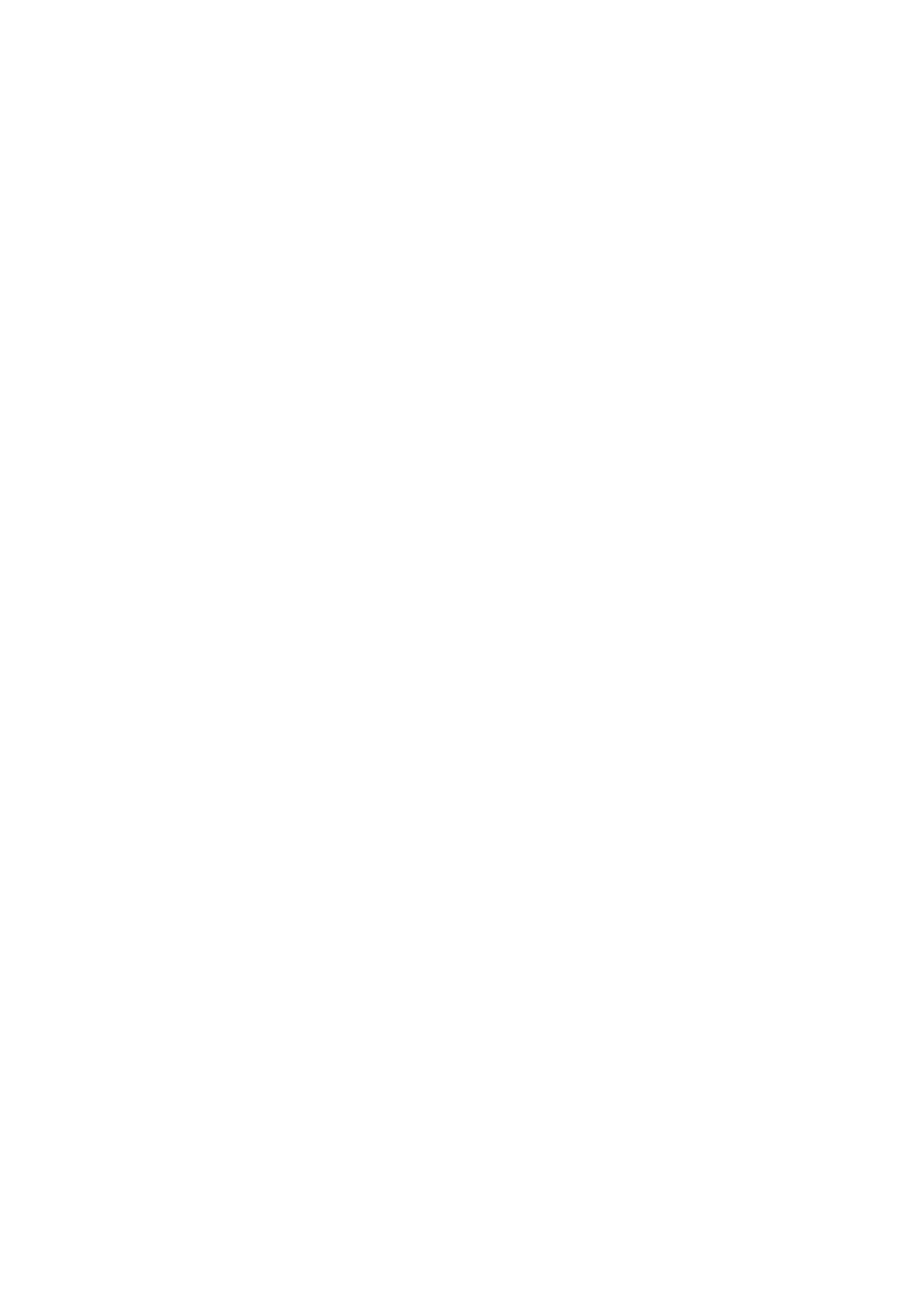## **I. INTRODUCTION**

1. The First Session of the Ad Hoc Intergovernmental Technical Working Group on Aquatic Genetic Resources for Food and Agriculture (Working Group) was held in Rome, Italy, from 20 to 22 June 2016. The members and alternates of the Working Group are listed in *Appendix B.* The list of delegates and observers is contained in *Appendix C*.

## **II. OPENING OF THE SESSION AND ELECTION OF THE CHAIR, VICE-CHAIRS AND** *RAPPORTEUR*

2. Mr Árni Mathiesen, Assistant Director-General, Fisheries and Aquaculture Department, Food and Agriculture Organization of the United Nations (FAO), opened the meeting and welcomed members of the Working Group and observers. He highlighted that aquatic genetic resources for food and agriculture (AqGR) are a cornerstone for the development of the fast evolving aquaculture sector and reflected in FAO's policies, programmes and activities. Referring to the preparation process for the report on *The State of the World's Aquatic Genetic Resources for Food and Agriculture*, he noted that information provided in the country reports so far received, although preliminary, revealed that AqGR of farmed species and their wild relatives play important roles in fish production and food security. He further noted that country reports also demonstrated that more aquatic species and farmed types were being used by countries than had previously been reported to FAO. Mr Mathiesen emphasized that the report on *The State of the World's Aquatic Genetic Resources for Food and Agriculture* complements and adds value to the ongoing work of FAO in collecting, analysing and disseminating information on fisheries and aquaculture.

3. Ms Irene Hoffmann, Secretary, Commission on Genetic Resources for Food and Agriculture (Commission), welcomed delegates and observers. She noted that genetic resources play an essential role in making agriculture and food systems efficient and sustainable, as stipulated by the 2030 Agenda and the Sustainable Development Goals (SDGs). She further noted that the work of the Commission and its Working Groups contributes to several targets of the SDGs. She also recalled the history of the establishment of the Working Group as an advisory body to the Commission, and noted the progress that had been made in the development of the draft report on *The State of the World's Aquatic Genetic Resources for Food and Agriculture* covering both aquatic plant and animal genetic resources. She thanked countries that had submitted country reports and invited countries which had not yet done so to submit their country reports as soon as possible to allow for a more complete revision of the draft report.

4. The Working Group elected Mr Mohd Fariddudin Othman (Malaysia) as Chair of the Working Group. Mr Belemane Semoli (South Africa), Mr Clemens Fieseler (Germany), Ms Marcela Costagliola (Argentina), Mr Ahmed Saney (Egypt) and Mr Percy Rechelluul (Palau) were elected as Vice-Chairs. Mr Clemens Fieseler (Germany) was elected *Rapporteur*.

5. The Chair informed the Working Group that, in line with Article III of the Statutes of the Working Group, Saudi Arabia (instead of Kuwait) and Senegal (instead of Cape Verde) would participate in the meeting as members.

6. The Working Group adopted the agenda, as given in *Appendix A*.

## **III. PREPARATION OF** *THE STATE OF THE WORLD'S AQUATIC GENETIC RESOURCES FOR FOOD AND AGRICULTURE*

7. The Working Group considered the documents, *Preparation of The State of the World's Aquatic Genetic Resources for Food and Agriculture,<sup>1</sup>* and *Draft State of the World's Aquatic Genetic Resources for Food and Agriculture.<sup>2</sup>*

**.** 

 $1 \text{ CGRFA/WG-AaGR-1/16/2}$  Rev.1.

 $2 \text{ CGRFA/WG-AqGR-1/16/Inf.2}.$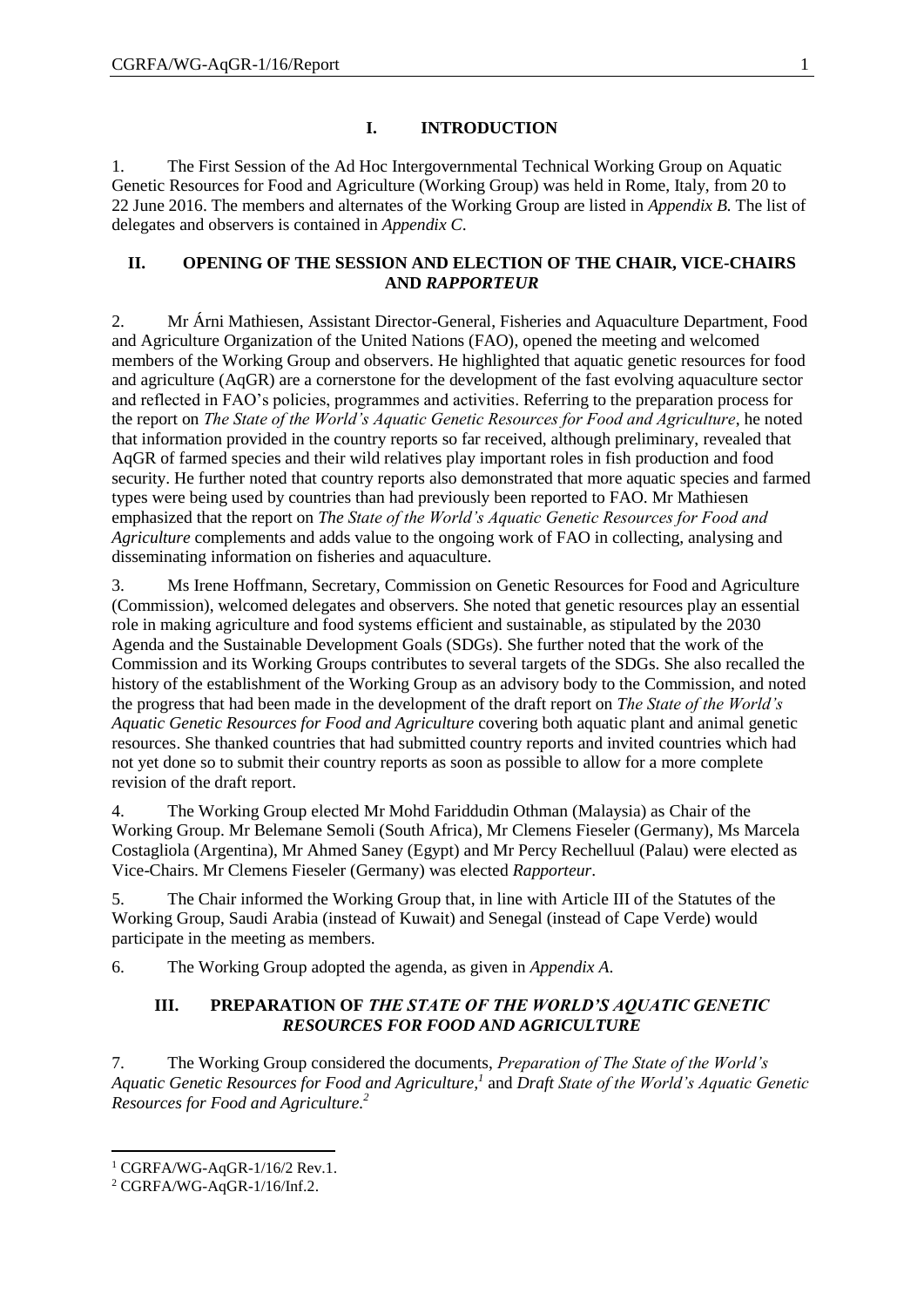8. The Working Group noted that the *Draft State of the World's Aquatic Genetic Resources for Food and Agriculture* (Draft Report) is a preliminary analysis based on a limited set of 47 Country Reports officially submitted before 15 April 2016. It noted that a higher number of Country Reports and additional work are needed to finalize the report on *The State of the World's Aquatic Genetic Resources for Food and Agriculture* (Report), and recommended that the Commission invite countries that have not yet done so to nominate National Focal Points and to submit Country Reports by 31 March 2017, and encourage countries that have already submitted a Country Report to submit a revised version, as appropriate, within the same deadline.

9. The Working Group welcomed the structure of the draft report. It recommended that the Commission request FAO to continue its work towards the finalization of the Report, for consideration by the Working Group at its Second Session and by the Commission at its Seventeenth Session. It further recommended that FAO, in revising the Draft Report:

- Identify individual countries in the analysis in addition to the summaries by region or subregion, as appropriate;
- Include specific country examples and case studies to illustrate issues, where relevant;
- Provide an analysis by developing versus developed countries, as appropriate;
- Include some examples of new species and farmed types identified from Country Reports that have not been previously been reported to FAO;
- Revise the references to all countries to ensure they accurately reflect the information provided in national reports, in particular in the last part of sub-chapter 7.2 of chapter 7;
- Revise the conclusions of sub-chapter 7.4 of chapter 7 that cannot be inferred from the information contained in the report, in particular on access and benefit sharing regimes;
- Streamline the quotation in the last paragraph of sub-chapter 6.5 of chapter 6;
- Use additional information (e.g. from the scientific literature, international, regional and national organizations and networks, and advanced scientific institutions) to complement Country Reports and contribute to a more comprehensive assessment;
- Harmonize definitions throughout the Report and provide a full glossary of key terms;
- Clearly identify all sources of information, including in tables and figures;
- Provide an in-depth analysis of findings, including inter alia on climate change, habitat change and invasive species as drivers impacting AqGR;
- Distinguish between policies and strategies and include soft law instruments, such as codes of conduct and voluntary guidelines;
- Clarify some of the concepts referred to in the chapters (e.g. *in situ* conservation and access and benefit sharing regimes);
- Acknowledge the challenges of collaboration for the management of AqGR, especially for the transboundary conservation of migratory species;
- Include some specific examples of successful AqGR *ex situ* and *in situ* conservation programmes and strategies, and stress the complementarity of the two conservation approaches;
- Acknowledge the value of aquatic protected areas in conserving AqGR and there must be a balance between conservation and development taking into consideration conditions in different areas;
- Demonstrate the close linkages between aquaculture and capture fisheries systems that depend on wild AqGR;
- Ensure that information provided complement the information contained in *The State of World Fisheries and Aquaculture* (SOFIA);
- Include an analysis of how effective the various networks contribute to the sustainable use and conservation of AqGR and
- Highlight key findings and gaps that will require a policy response to improve the sustainable use and conservation of AqGR.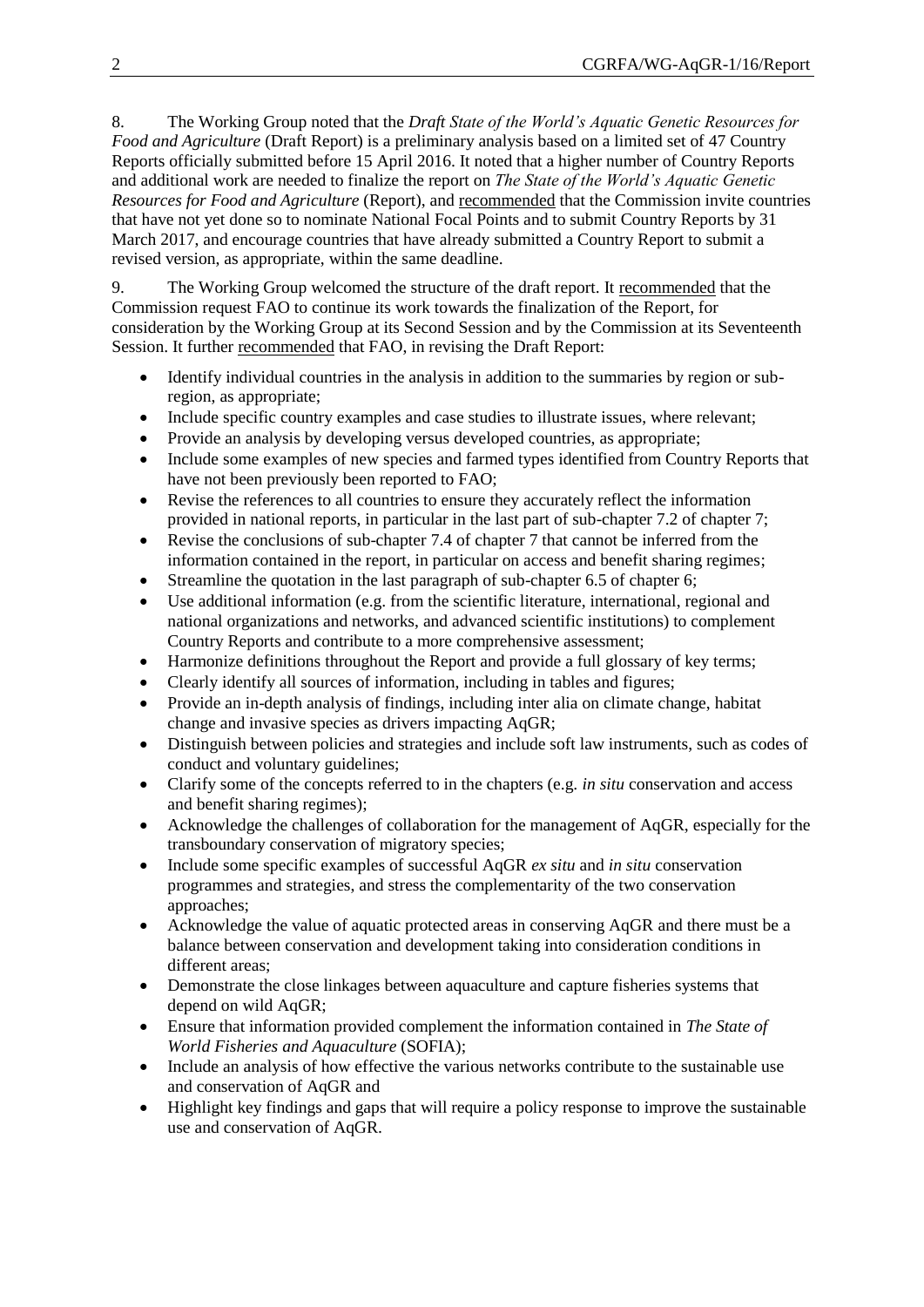10. The Working Group recommended that the Commission invite countries to include in their Country Reports as much specific information as possible on AqGR using the standardized questionnaire and respond to an additional survey on stakeholders with interest in AqGR.

11. The Working Group noted the high level of technical capacity required to manage and conserve AqGR. It recommended that the Commission request FAO, subject to the availability of extrabudgetary funds, to continue organizing regional capacity building workshops and strengthen national institutions and human capacity in the conservation and use of AqGR.

12. The Working Group noted the difficulties encountered by National Focal Points in preparing Country Reports, especially in the need to consult and obtain information from a wide variety of stakeholders. It recommended that the Commission invite countries and other stakeholders to promote increased collaboration with advanced scientific institutions, regional networks and other countries with good capacity, and to call for increased financial resources to address these issues.

13. The Working Group noted the limited integration between research, education and policy formulation and recommended that the Commission promote stronger ties among these components relating to AqGR. The Working Group stressed the role of regional and international networks to facilitate technological and scientific exchange as well as the exchange of AqGR and recommended that the Commission invite these networks in the process of preparing the Report, including in its independent external review.

14. The Working Group recommended that the Commission request FAO to support countries, upon request from governments, in the development of awareness raising, capacity building and policy implementation activities addressing AqGR, including the strengthening and outreach for national and regional networks in particular, in developing countries.

## **IV. REPORT OF THE FIRST SESSION OF THE COMMITTEE ON FISHERIES ADVISORY WORKING GROUP ON AQUATIC GENETIC RESOURCES AND TECHNOLOGIES**

15. The Working Group considered the document, *Summary of the Report of the first session of the Committee on Fisheries Advisory Working Group on Aquatic Genetic Resources and Technologies<sup>3</sup> .* It took also note of the full meeting report.<sup>4</sup>

16. The Working Group took note of the tentative work plan of the COFI Advisory Working Group on Aquatic Genetic Resources and Technologies (COFI Advisory Working Group). It recommended that the Commission reiterate its invitation to the COFI Advisory Working Group to contribute to the preparation of *The State of the World's Aquatic Genetic Resources for Food and Agriculture*, including by providing comments on the draft report. It recommended that the COFI Advisory Working Group be informed of the outcome of this session of the Working Group.

## **V. ACCESS AND BENEFIT-SHARING FOR AQUATIC GENETIC RESOURCES**

17. The Working Group considered the document *Elaboration of subsector-specific elements for access and benefit-sharing for genetic resources for food and agriculture<sup>5</sup>* . The Working Group commended the *Elements to Facilitate Domestic Implementation of Access and Benefit-Sharing for Different Subsectors of Genetic Resources for Food and Agriculture*, as welcomed by the Commission and the FAO Conference.

18. The Working Group recommended that the Team of Technical and Legal Experts on Access and Benefit-Sharing consider existing use and exchange practices typical of the AqGR sector under existing frameworks. It further recommended that the Commission collect, for consideration by the Working Group at its next session, country experiences with existing access and benefit-sharing

**.** 

<sup>3</sup> CGRFA/WG-AqGR-1/16/3.

<sup>4</sup> CGRFA/WG-AqGR-1/16/Inf.3. Full report available at<http://www.fao.org/3/a-i5553e.pdf>

 $5 \text{ CGRFA/WG-AqGR-1/16/4}.$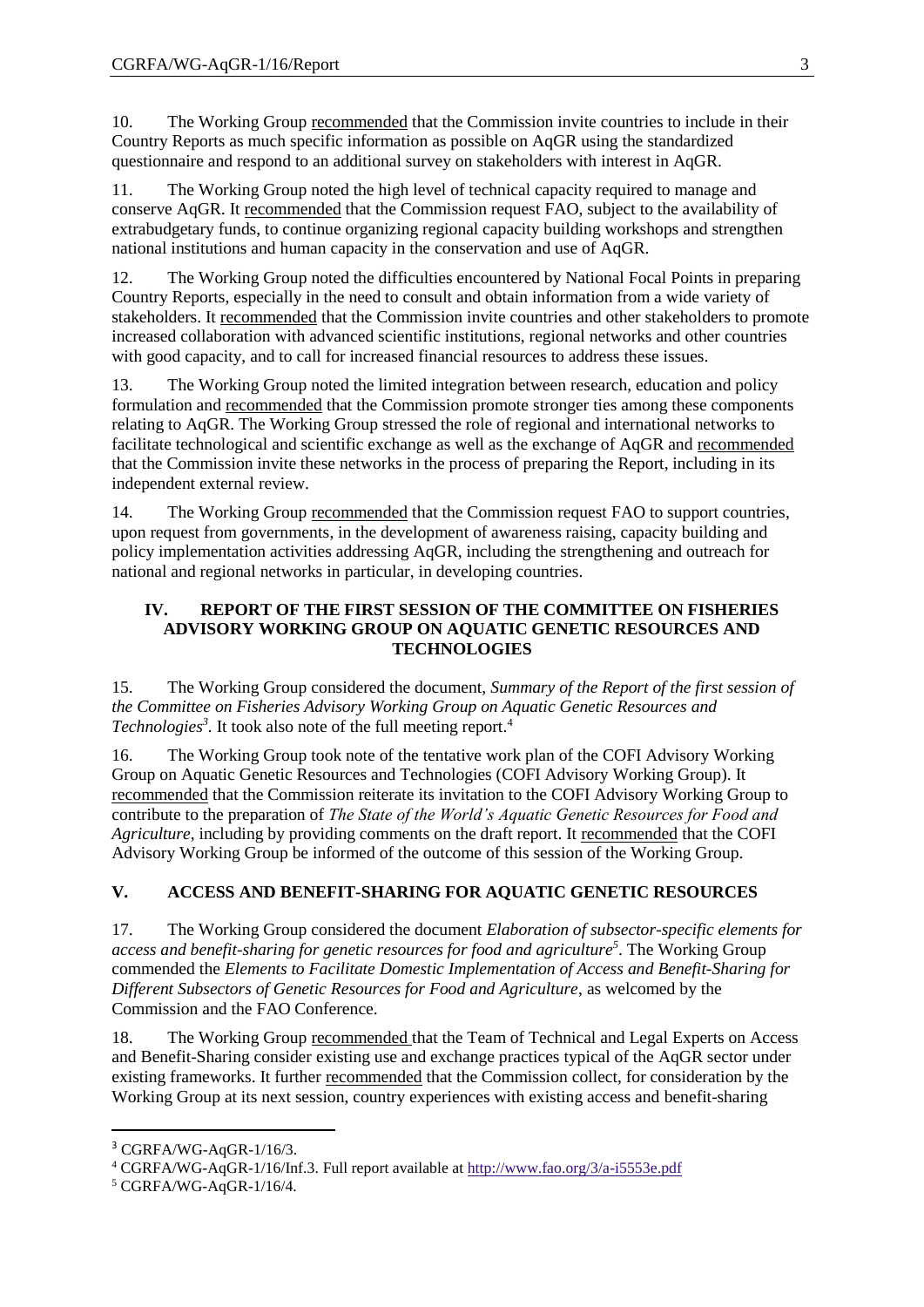frameworks providing special provisions for AqGR, including those held by indigenous peoples and local communities, and traditional knowledge associated with AqGR.

19. The Working Group recommended that the Secretary of the Commission continue strengthening information exchange and collaboration with other relevant bodies and instruments, including the Convention on Biological Diversity, the Nagoya Protocol on Access to Genetic Resources and the Fair and Equitable Sharing of Benefits Arising from their Utilization to the Convention on Biological Diversity, the International Treaty on Plant Genetic Resources for Food and Agriculture and the United Nations Convention on the Law of the Sea.

## **VI. REVIEW OF THE COMMISSION'S MULTI-YEAR PROGRAMME OF WORK**

20. The Working Group considered the document *Review of implementation of the Multi-Year Programme of Work and Draft Strategic Plan for the Commission on Genetic Resources for Food and Agriculture (2018-2027)*. 6

21. The Working Group noted the progress made by the Commission over the last decade, especially on strengthening of national and regional policies on biodiversity for food and agriculture and promotion of cooperation in capacity development. It reviewed and revised the major outputs and milestones proposed for 2018-2027, and recommended them for consideration by the Commission. The Working Group also recommended to move the item on 'Access to genetic resources information and the sharing of benefits derived of it' from the Eighteenth to the Seventeenth Session.

22. The Working Group recommended that the Commission take into account the outcomes of the Report in its future work.

23. The Working Group considered the draft Strategic Plan and took note of the structural change proposed to it as well as the suggestion for its biannual review. It noted that the proposed strategic goals could increase the visibility of the Commission's work and align it with the FAO's Revised Strategic Framework, the Aichi Biodiversity Targets and the SDGs.

24. The Working Group noted that the proposed cross-sectoral strategic goals build on the strategic priority areas, long-term goals and targets of the existing global action plans on plant, animal and forest genetic resources. Indicators and procedures adopted by the Commission for the monitoring of the action plans may therefore, in principle, also be used for monitoring the cross-sectoral Strategic Goals.

25. The Working Group noted that using indicators already established for monitoring the existing action plans would avoid an additional reporting burden. It recommended that Goal 3 be reformulated to equally aim at the conservation and sustainable use of biodiversity and the fair and equitable sharing of benefits.

## **VII. ANY OTHER BUSINESS**

26. There was no other business.

## **VIII. ADOPTION**

27. The report of the Working Group was adopted on 22 June 2016.

**<sup>.</sup>**  $6$  CGRFA/WG-AqGR-1/16/5 Rev 1.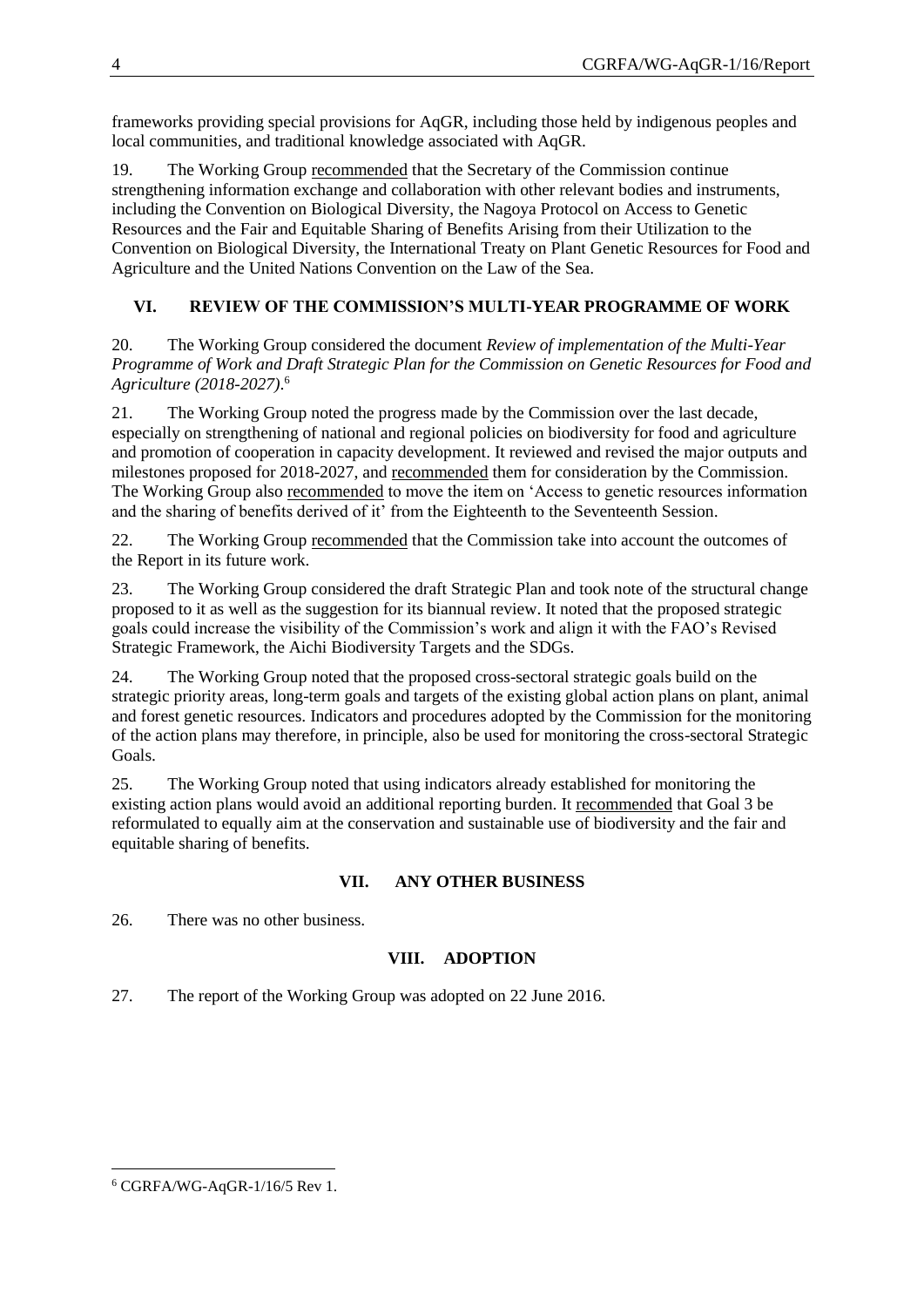#### **IX. CLOSING STATEMENTS**

28. The Chair thanked the delegates, Vice-Chairs and the Rapporteur, as well as the observers, for their important inputs and commended the Working Group for the recommendations adopted during the session that would strengthen the development of *The State of the World's Aquatic Genetic Resources for Food and Agriculture* report and the management of AqGR at all levels. He acknowledged the work of FAO staff, including those working behind the scenes.

29. Mr Audun Lem, Deputy Director, Fisheries and Aquaculture Department, appreciated the advice of the Working Group for advancing the aquaculture work programme of FAO. Ms Hoffmann, Secretary of the Commission, thanked the Working Group for the support given to the Commission's Strategic Plan and noted that *The State of the World's Aquatic Genetic Resources for Food and Agriculture* report will be another milestone for the Commission. She thanked the Chair for his leadership and the Government of Germany for the financial assistance provided in support of the attendance of delegates from developing countries in the session. Mr Matthias Halwart, Secretary of the Working Group, confirmed FAO's continued commitment to support countries' work on aquatic genetic resources for food and agriculture.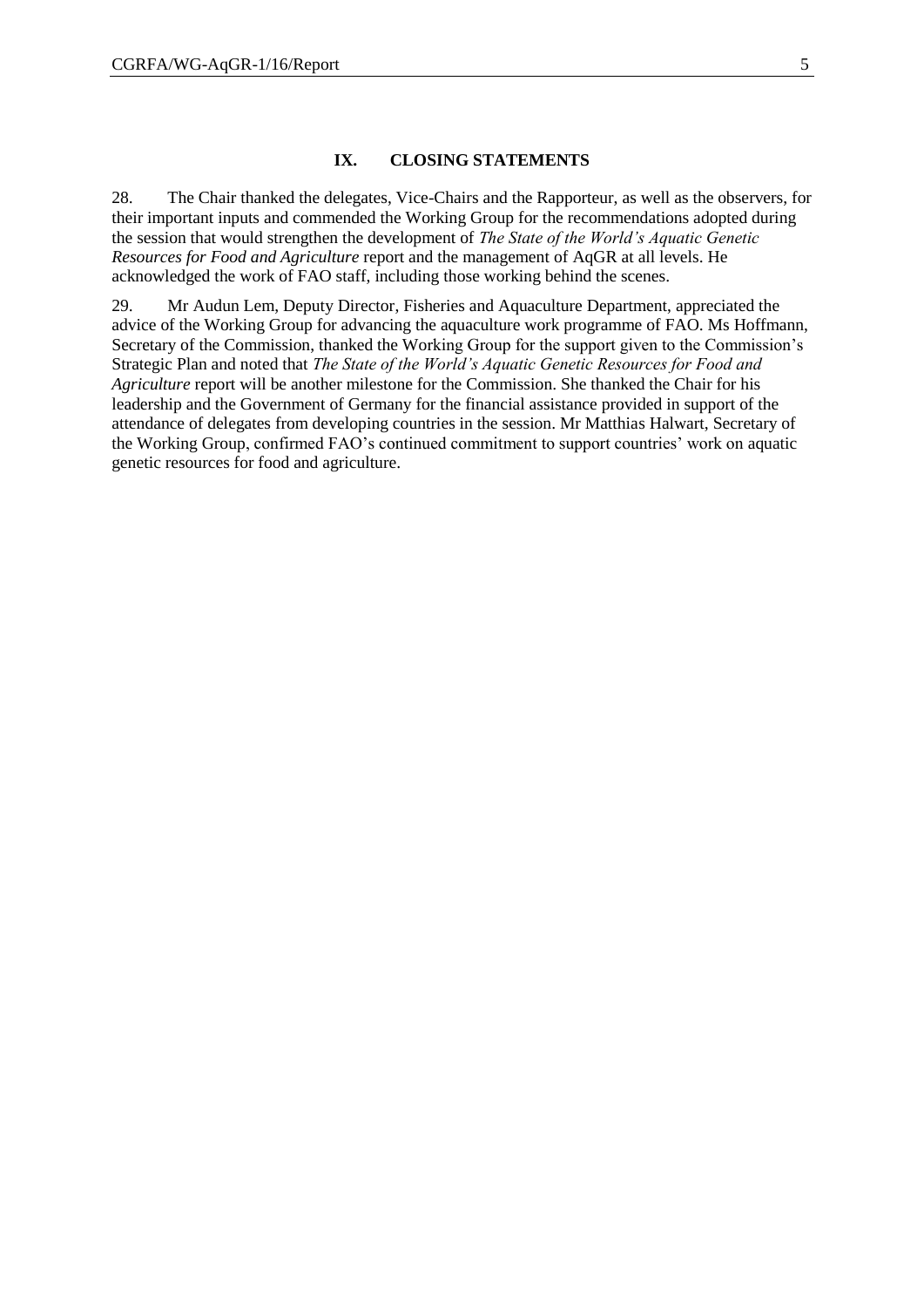## **APPENDIX A**

## **AGENDA OF THE FIRST SESSION OF THE AD HOC INTERGOVERNMENTAL TECHNICAL WORKING GROUP ON AQUATIC GENETIC RESOURCES FOR FOOD AND AGRICULTURE**

- 1. Opening
- 2. Election of the Chair, the Vice-Chair(s) and the *Rapporteur*
- 3. Adoption of the agenda and timetable
- 4. Preparation of *The State of the World's Aquatic Genetic Resources for Food and Agriculture*
- 5. Report of the First Session of the Committee on Fisheries Advisory Working Group on Aquatic Genetic Resources and Technologies
- 6. Access and benefit-sharing for aquatic genetic resources
- 7. Review of the Commission's Multi-Year Programme of Work
- 8. Any other business
- 9. Adoption of the Report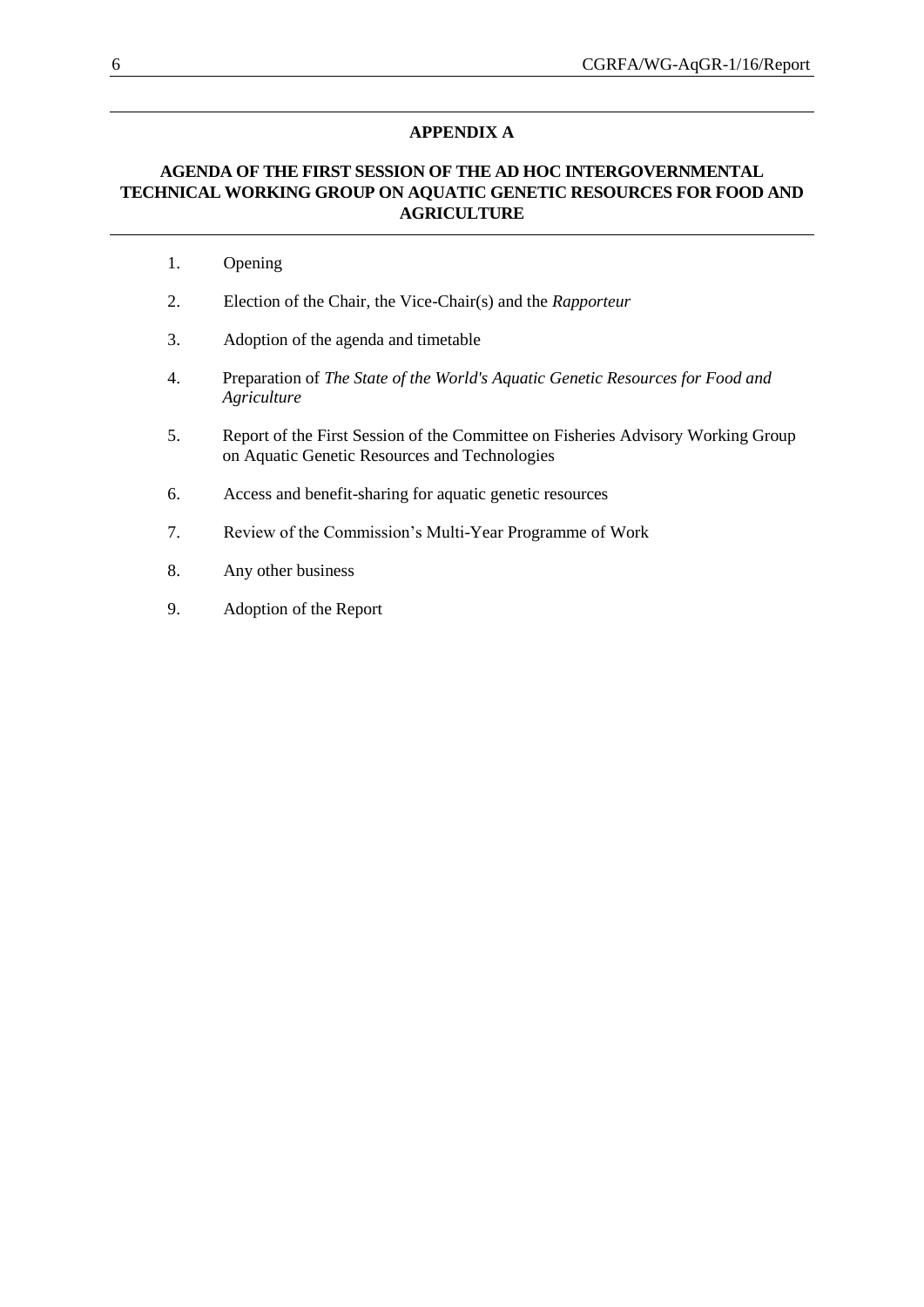## **APPENDIX B**

## **LIST OF DOCUMENTS**

## **Working documents**

| CGRFA/WG-AqGR-1/16/1             | Provisional agenda                                                                                                                                                                               |
|----------------------------------|--------------------------------------------------------------------------------------------------------------------------------------------------------------------------------------------------|
| CGRFA/WG-AqGR-1/16/1 Add.1 Rev.1 | Provisional annotated agenda and timetable                                                                                                                                                       |
| CGRFA/WG-AqGR-1/16/2 Rev.1       | Preparation of the State of the World's Aquatic<br>Genetic Resources for Food and Agriculture                                                                                                    |
| CGRFA/WG-AqGR-1/16/3             | Summary of the report of the first session of the<br>Committee on Fisheries Advisory Working<br>Group on Aquatic Genetic Resources and<br>Technologies                                           |
| CGRFA/WG-AqGR-1/16/4             | Elaboration of subsector-specific elements for<br>access and benefit-sharing for genetic resources<br>for food and agriculture                                                                   |
| CGRFA/WG-AqGR-1/16/5 Rev.1       | Review of implementation of the Multi-Year<br>Programme of Work and draft Strategic Plan for<br>Commission on Genetic Resources for foodFand<br>agriculture (2018-2027)                          |
|                                  | <b>Information documents</b>                                                                                                                                                                     |
| CGRFA/WG-AqGR-1/16/Inf.1         | Statutes of the Ad hoc Intergovernmental<br>Technical Working Group on Aquatic Genetic<br>Resources, and Members and Alternates elected<br>by the Commission at its Fifteenth Regular<br>Session |
| CGRFA/WG-AqGR-1/16/Inf.2         | Draft State of the World's Report on Aquatic<br>Genetic Resources for Food and Agriculture                                                                                                       |
| CGRFA/WG-AqGR-1/16/Inf.3         | Report of the Committee on Fisheries Advisory<br>Working Group on Aquatic Genetic Resources<br>and Technologies                                                                                  |
| CGRFA/WG-AqGR-1/16/Inf.4 Rev.1   | List of documents                                                                                                                                                                                |
| CGRFA/WG-AqGR-1/16/Inf.5         | List of delegates and observers                                                                                                                                                                  |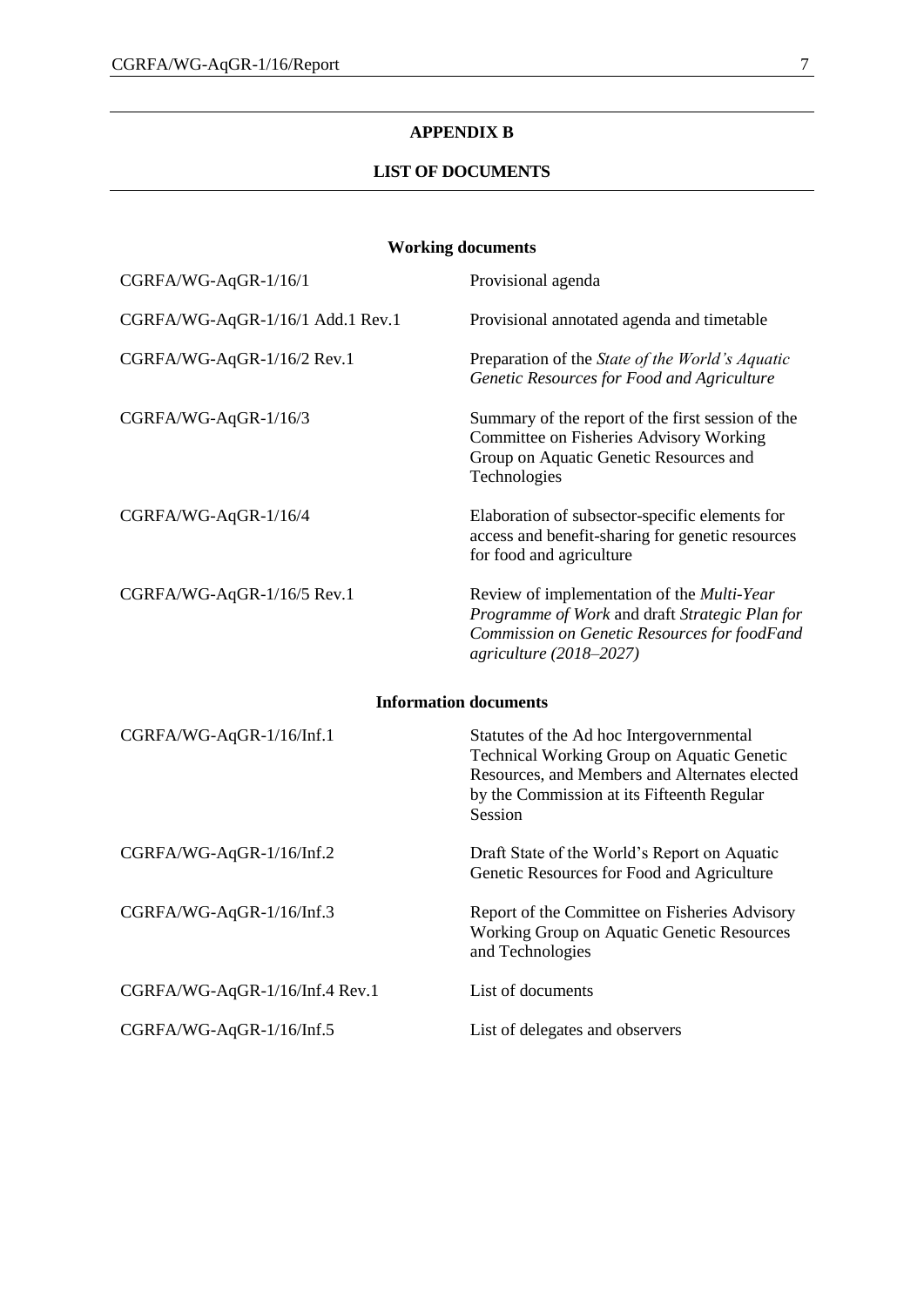### **APPENDIX C**

## **MEMBERS AND ALTERNATES OF THE AD HOC INTERGOVERNMENTAL TECHNICAL WORKING GROUP ON AQUATIC GENETIC RESOURCES, ELECTED AT THE FIFTEENTH REGULAR SESSION OF THE COMMISSION ON GENETIC RESOURCES FOR FOOD AND AGRICULTURE**

| Composition                            | Country                            |
|----------------------------------------|------------------------------------|
| (no. of countries per region)          |                                    |
| <b>Africa</b>                          | Cameroon                           |
| (5)                                    | Cape Verde                         |
|                                        | Morocco                            |
|                                        | Uganda                             |
|                                        | South Africa                       |
|                                        | First Alternate: Senegal           |
|                                        | Second Alternate: Namibia          |
| Asia                                   | Bangladesh                         |
| (5)                                    | Cambodia                           |
|                                        | Japan                              |
|                                        | Lao People's Democratic Republic   |
|                                        | Malaysia                           |
|                                        | First Alternate: Pakistan          |
|                                        | Second Alternate: Sri Lanka        |
| <b>Europe</b>                          | Czech Republic                     |
| (5)                                    | France                             |
|                                        | Germany                            |
|                                        | Norway                             |
|                                        | Spain                              |
|                                        | First Alternate: Poland            |
|                                        | Second Alternate: Hungary          |
| <b>Latin America and the Caribbean</b> | Argentina                          |
| (5)                                    | <b>Brazil</b>                      |
|                                        | Guyana                             |
|                                        | Panama                             |
|                                        | Uruguay                            |
|                                        | First Alternate: Jamaica           |
| <b>Near East</b>                       | Egypt                              |
| (4)                                    | Iran                               |
|                                        | Kuwait                             |
|                                        | Oman                               |
|                                        | First Alternate: Saudi Arabia      |
|                                        | Second Alternate: Qatar            |
| <b>North America</b>                   | Canada                             |
| (2)                                    | <b>United States of America</b>    |
| <b>Southwest Pacific</b>               | Palau                              |
| (2)                                    | Solomon Islands                    |
|                                        | First Alternate: Tonga             |
|                                        | Second Alternate: Marshall Islands |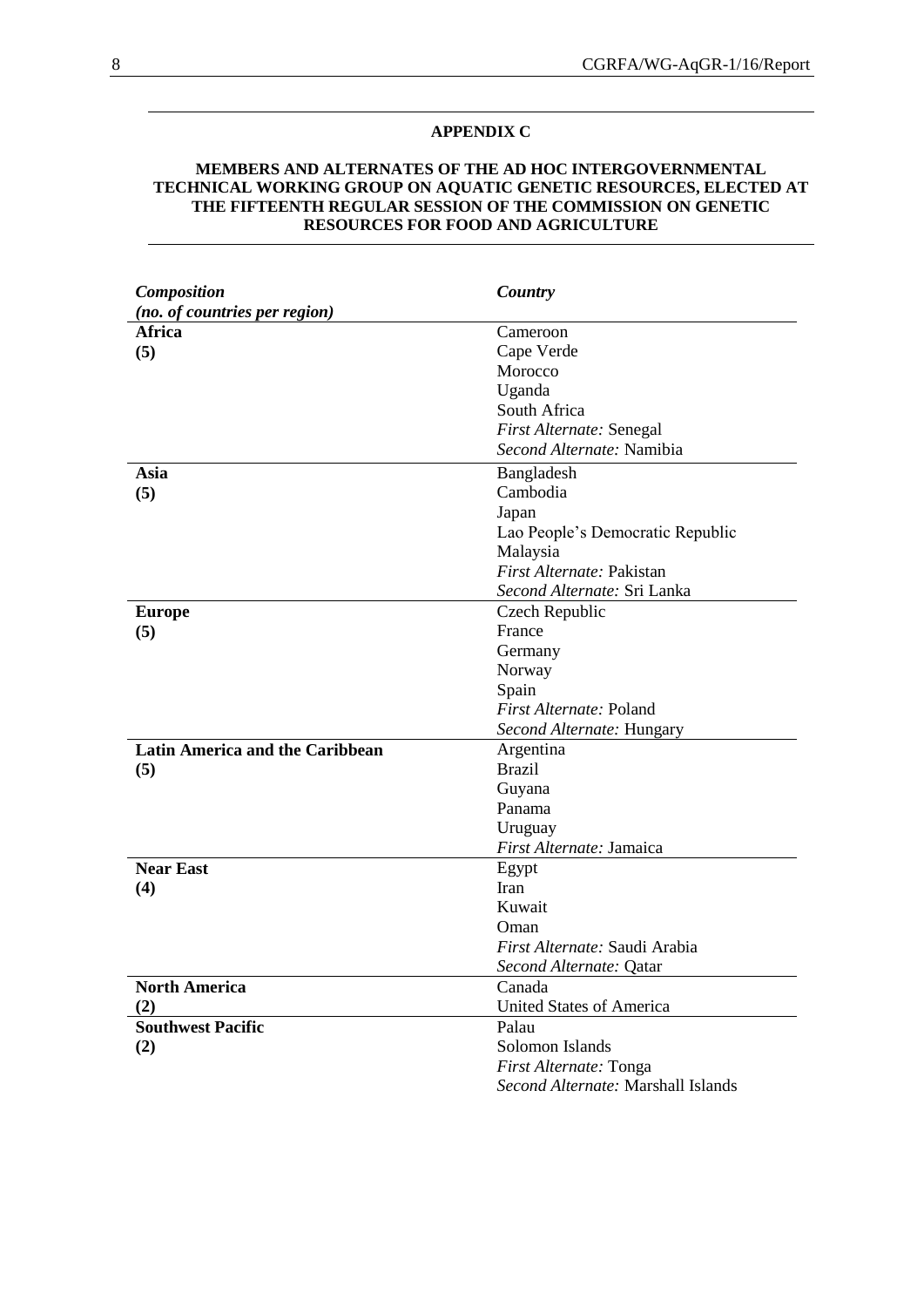#### **APPENDIX D**

## **LIST OF DELEGATES AND OBSERVERS LISTE DES DÉLEGUÉS ET OBSERVATEURS LISTA DE DELEGADOS Y OBSERVADORES**

## **MEMBERS OF THE WORKING GROUP MEMBRES DU GROUPE DE TRAVAIL MIEMBROS DEL GRUPO DE TRABAJO**

## **ARGENTINA - ARGENTINE**

Marcela COSTAGLIOLA Instituto Nacional de Investigación y Desarrollo Pesquero (INIDEP) Buenos Aires Phone: +5402234862586 Email: mcosta@inidep.edu.ar

Santiago PANNE HUIDOBRO Subsecretaria de Pesca y Acuicultura Ministerio de Agroindustria Buenos Aires

#### **BANGLADESH**

Md. Khalilur RAHMAN Bangladesh Fisheries Research Institute Dhaka Phone: 88091-62710 Email: krahman2863yahoo.com

## **BRAZIL - BRÉSIL - BRASIL**

Larissa Maria LIMA COSTA Alternate Permanent Representative of Brazil to FAO Rome, Italy Phone: +39 066789353 Email: larissa.costa@itamraty.gov.br

## **CAMBODIA - CAMBODGE - CAMBOYA**

Somony THAY **Director** Department of Aquaculture Development Fisheries Administration Ministry of Agriculture, Forestry and Fisheries Phnom Penh Email: monyangkor@gmail.com

#### **CAMEROON - CAMEROUN - CAMERÚN**

Divine NGALA TOMBUH Sous-Directeur de l'Aquaculture Ministère de l'Élevage, des Pêches et des Industries Animales Yaoundé Phone: +237 663330000 Email: dntombuh@yahoo.co.uk

## **CZECH REPUBLIC - RÉPUBLIQUE TCHÈQUE - REPÚBLICA CHECA**

Martin FLAJSHANS Professor, Doctor in Engineering University of South Bohemia in Ceske Budejovice Faculty of Fisheries and Protection of Waters Vodnany Phone: +420387774608 Email: flajshans@frov.jcu.cz

## **EGYPT - ÉGYPTE - EGIPTO**

Ahmed SANEY General Director Fish Farm Department General Authority for Fish Resources Development Cairo Phone: +20222620118

## **FRANCE - FRANCIA**

Benoît BOURBON Adjoint au chef de bureau Pisciculture et Pêche continentale Ministère de l'Environnement, de l'Energie et de la Mer La Défense Phone: ( 33) 140812122 Email: benoit.bourbon@developpementdurable.gouv.fr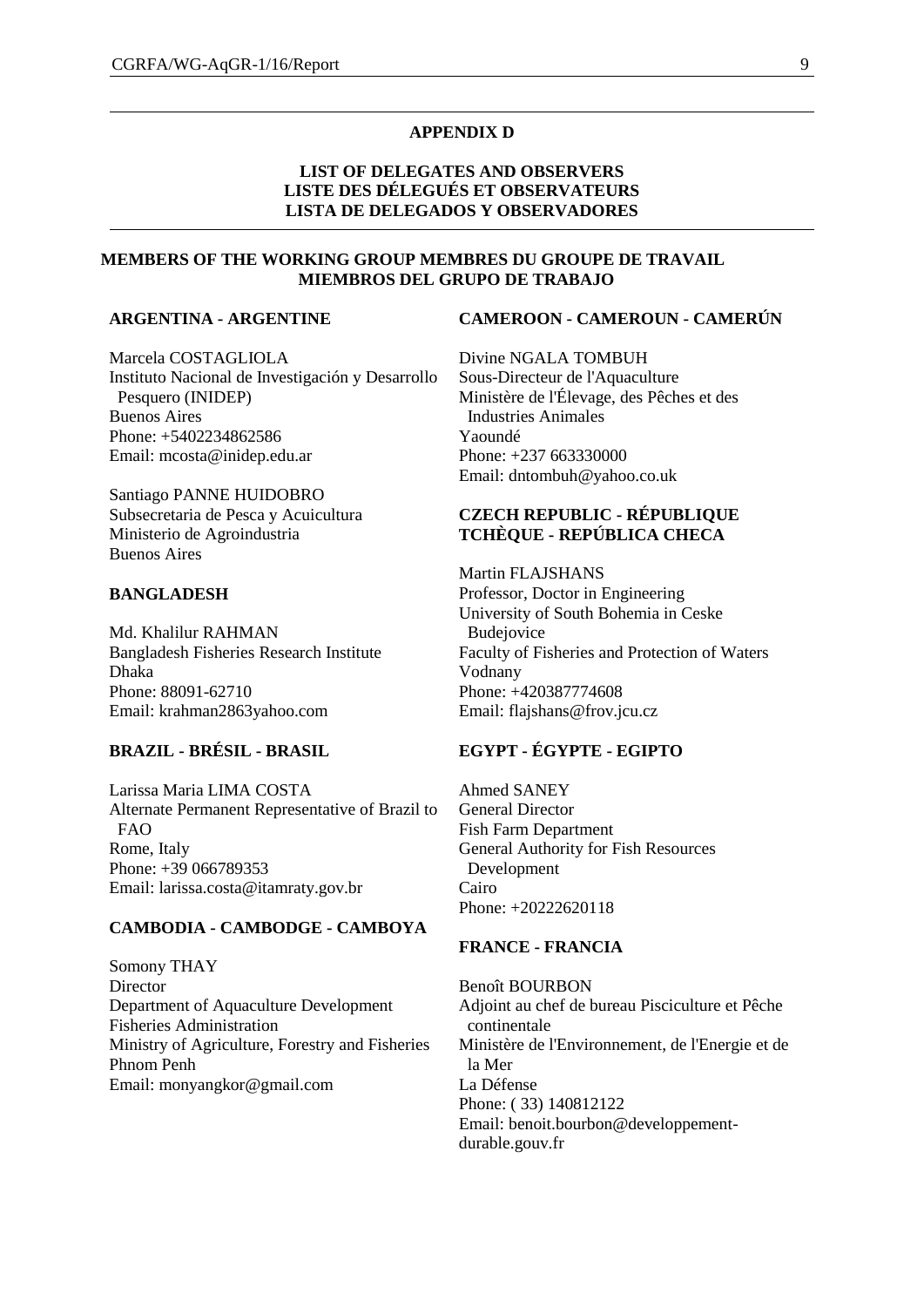Marc VANDEPUTTE Coordinateur piscicole Institut National de la recherche agronomique INRA Jouy-en-Josas Phone: (33) 1 42 75 90 00 Email: marc.vandeputte@jouy.inra.fr

## **GERMANY - ALLEMAGNE - ALEMANIA**

Clemens FIESELER Federal Office for Agriculture and Food Division 321 Information and Coordination Centre for Biological Diversity (IBV) Bonn Phone: +49 (0)228 / 99 6845 - 3246 Email: clemens.fieseler@ble.de

## **HUNGARY - HONGRIE - HUNGRÍA**

Zsigmond JENEY Fish Genetics Expert National Agricultural Research and Innovation **Center** Research Institute for Fisheries and Aquaculture Department of Fish Genetics Szarvas Phone: (+36) 70 440 3132 Email: jeneyz@haki.hu

## **IRAN (ISLAMIC REPUBLIC OF) - IRAN (RÉPUBLIQUE ISLAMIQUE D') - IRÁN (REPÚBLICA ISLÁMICA DEL)**

Hosseinali ABDOLHAY Head of Aquaculture Department of Iranian Fisheries Organization (SHILAT) Tehran Email: abdolhay@mail.fisheires.ir

## **JAPAN - JAPON - JAPÓN**

Ryo KIMURA Manager Collaborative Research Coordination Division Research Management Department Fisheries Research and Education Agency Tokyo

Sayoko ISU **Staff** Marine Technology Office Research and Technological Guidance Division Resources Enhancement Promotion Department Fisheries Agency Tokyo

Takaaki UMEDA Rome, Italy

## **LAO PEOPLE'S DEMOCRATIC REPUBLIC - RÉPUBLIQUE DÉMOCRATIQUE POPULAIRE LAO - REPÚBLICA DEMOCRÁTICA POPULAR LAO**

Vannaphar TAMMAJEDY Deputy Director Namxouang Aquaculture Development Center Department of Livestock and Fisheries Ministry of Agriculture and Forestry Vientiane Phone: +85621215243 Email: vannaphar@gmail.com

## **MALAYSIA - MALAISIE - MALASIA**

Mohd Fariddudin OTHMAN National Focal Point on Aquatic Genetic **Resources** Head of Freshwater Fisheries Research Division Department of Fisheries Kuala Lumpur

## **MOROCCO - MAROC - MARRUECOS**

Malika CHLAIDA Chef du Laboratoire de Génétique des Ressources Halieutiques Institut National de Recherche Halieutique Casablanca Phone: +212661112276 Email: ma\_chlaida@hotmail.com

## **OMAN - OMÁN**

Abdullah AL BALUSHI Specialist Monitoring and Data collection Oman Animal and Plant Genetic Resource **Center** Muscat Email: abdullah.albalushi@oapgrc.gov.om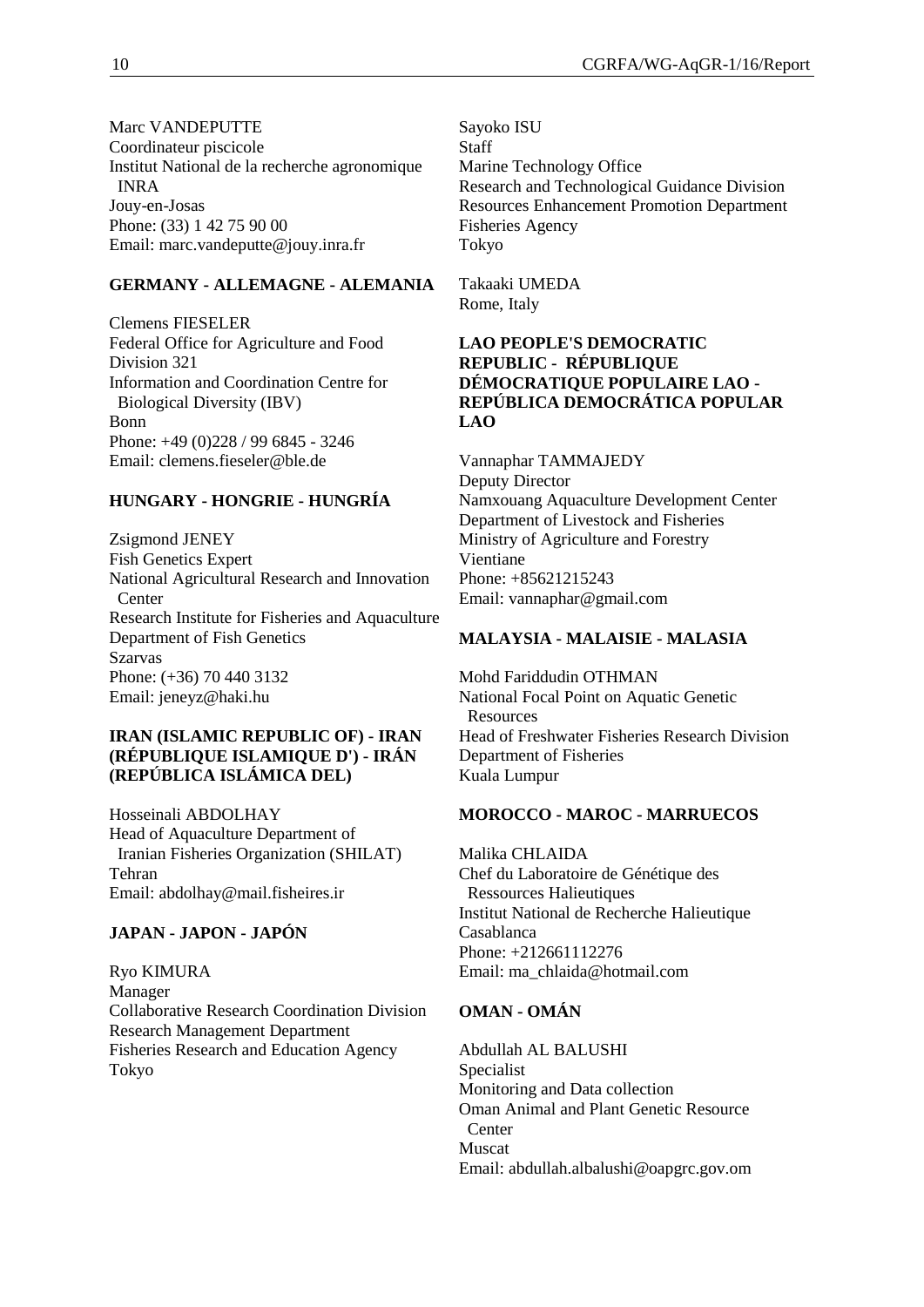## **PALAU - PALAOS**

Percy RECHELLUUL Fisheries Technician Bureau of Marine Resource Ministry of Natural Resources, Environment & Tourism Koror Phone: +6804883125

## **PANAMA - PANAMÁ**

Marcos MENDIZABAL Director Investigación y Desarrollo de la Autoridad de los Recursos Acuáticos de Panamá Panamá Phone: +507 5116036 Email: mmendizabal@arap.gob.pa

## **SAUDI ARABIA - ARABIE SAOUDITE - ARABIA SAUDITA**

Saad Mhd. ALZAHRAH General Director of Aquaculture Department Ministry of Environment, Water & Agriculture Kingdom of Saudi Arabia Jeddah Phone: +966507752866 Email: [s.alzahrah@moa.gov.sa](mailto:s.alzahrah@moa.gov.sa)

## **SENEGAL - SÉNÉGAL**

Hamet DIADHIOU Phone: +221774836885 Email: [hamet\\_diadhiou@yahoo.fr](mailto:hamet_diadhiou@yahoo.fr)

## **SPAIN - ESPAGNE - ESPAÑA**

Paloma CARBALLO TEJERO Jefa de Area de Acuicultura Secretaria General de Pesca Dirección General de Recursos Pesqueros y Acuicultura Subdirección General de Caladero Nacional, Aguas Comunitarias y Acuicultura Ministerio de Agricultura, Alimentación y Medio Ambiente Madrid Phone: +34913476071 Email: pcarball@magrama.es

Jaime PALAO LÓPEZ Colaborador Técnico Área de Acuicultura Secretaría General de Pesca Ministerio de Agricultura, Alimentación y Medio Ambiente

## **SOUTH AFRICA - AFRIQUE DU SUD - SUDÁFRICA**

Belemane SEMOLI Chief Director Aquaculture and Economic Development Department of Agriculture, Forestry and Fisheries Pretoria Phone: +27 12 3197662 Email: belemanes@daff.gov.za

## **UGANDA - OUGANDA**

## Edward RUKUUNYA Assistant Commissioner Fisheries Resources

Management and Development Ministry of Agriculture, Animal Industry and Fisheries Kampala Phone: +256772413279 Email: edwardrukunya@yahoo.com

## **OBSERVERS FROM COUNTRIES MEMBERS OF THE COMMISSION - OBSERVATEURS DE PAYS MEMBRES DE LA COMMISSION - OBSERVADORES DE PAISES MIEMBROS DE LA COMISION**

#### **CHINA - CHINE**

Munjie BAI Deputy Director, and Principal Scientist (fish genetics and breeding) Pearl River Fisheries Research Institute Chinese Academy of Fisheries Sciences Xilang, Fangcun, Guangzhou City Guangdong Province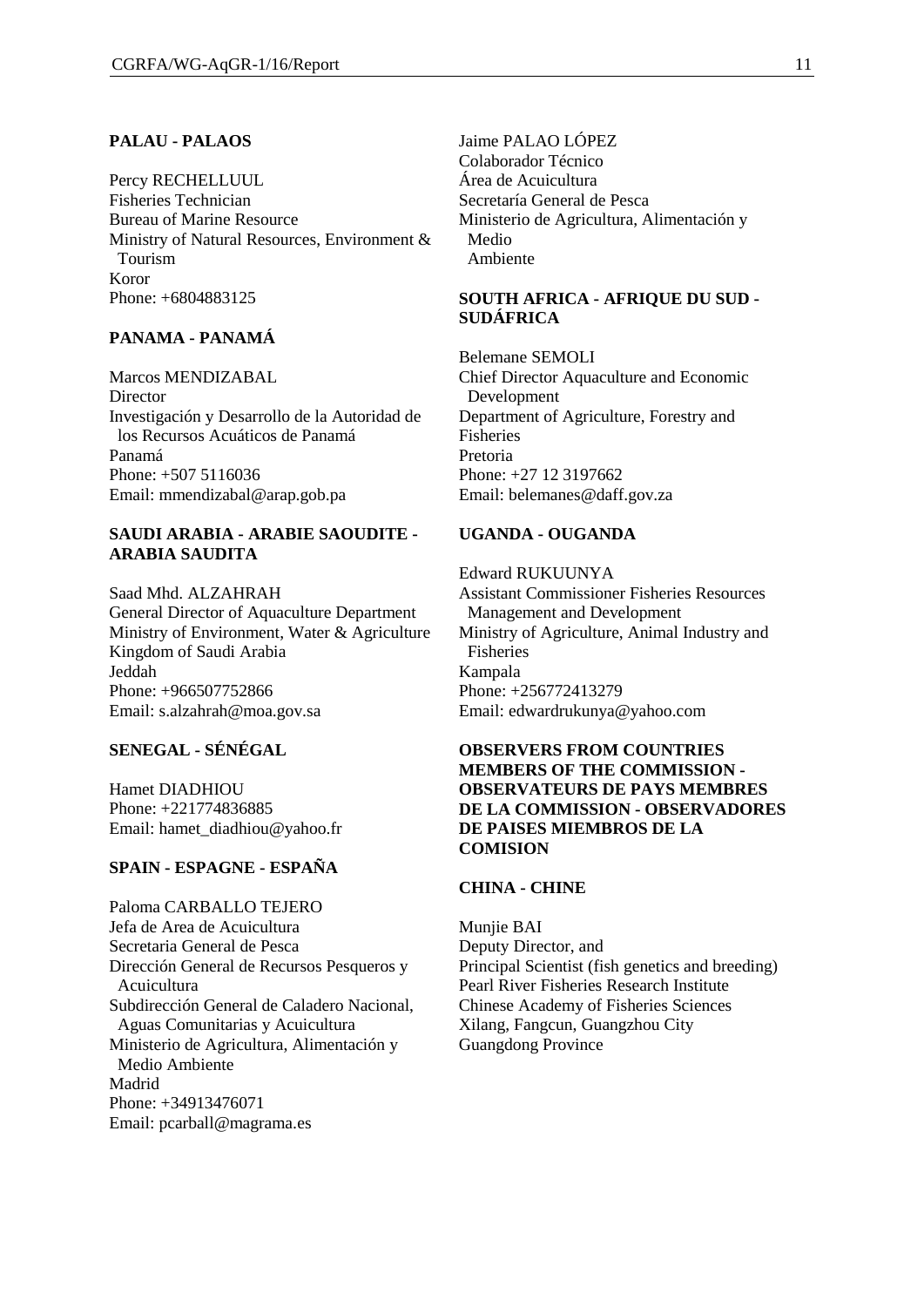Jie KONG Deputy Director Yellow Sea Fisheries Research Institute Chinese Academy of Fisheries Sciences Nanjing Road 106, Qingdao City Shandong Province Tel: +85-53285800117 Email: [kongj@ysfri.ac.cn](mailto:kongj@ysfri.ac.cn)

Yingjie LIU Vice President Chinese Academy of Fisheries Sciences Qingtacun 150, Yongding Lunan Beijing City Tel: +86-1068673938 Fax: +86-1068676685

Weiji WANG Senior Researcher Laboratory of Genetic Resources and Breeding Yellow Sea Fisheries Research Institute Chinese Academy of Fisheries Sciences Nanjing Road 106, Qingdao City Shandong Province, P.R. China Tel: +85-53285823291 Ext-801 Email: [wangwj@ysfri.ac.cn](mailto:wangwj@ysfri.ac.cn)

## **EQUATORIAL GUINEA - GUINÉE ÉQUATORIALE - GUINEA ECUATORIAL**

Dario Nso EDO ABEGUE Director General De Recursos Pesqueros Ministerio De Pesca Y Medio Ambiente Malabo Phone: +240222252680 Email: granmaestrozaiko@yahoo.es

Fernando MONSUY EKUA Tecnico De Pesca Minsterio De Pesca Y Medio Ambiente Malabo

Mateo NSOGO NGUERE MICUE Consejero De La Mision Permanente De Guinea Ecuatorial Ante La Fao Rome, Italy

Cecilia OBONO NDONG NCHAMA Representante Permanente De Guinea Ecuatorial Ante La FAO Rome, Italy

Mercedes SERICHE WIABUA Segunda Secretaria Mision Permanente De Guinea Ecuatorial Ante La FAO Rome, Italy

## **ESTONIA - ESTONIE**

Eduard KOITMAA Ministry of Rural Affairs of the Republic of Estonia Fisheries Economics Department Chief Specialist of the Market Regulation and Trade Bureau Email: eduard.koitmaa@agri.ee

## **FINLAND - FINLANDE - FINLANDIA**

Petri HEINIMAA Group Manager/Aquaculture Natural Resources Institute Finland Phone: +358405061250 Email: pertri.heinimaa@luke.fi

## **GHANA**

Nii QUAYE-KUMAH Alternate Permanent Representative to FAO Phone: +393890163333 Email: nii.quaye.kumah@gmail.com

## **INDONESIA - INDONÉSIE**

Rokhmad Mohammad ROFIQ Deputy Director Directorate General of Aquaculture Ministry of Marine Affairs and Fisheries Jakarta Phone: 0062213519070 Fax: 0062213864293 Email: rokhmad.rofiq@yahoo.com

Sarifin SARIFIN Director for Germination Directorate General of Aquaculture Ministry of Marine Affairs and Fisheries Jakarta Phone: 0062213519070 Fax: 0062213864293 Email: [birokeramas@kkp.go.id](mailto:birokeramas@kkp.go.id)